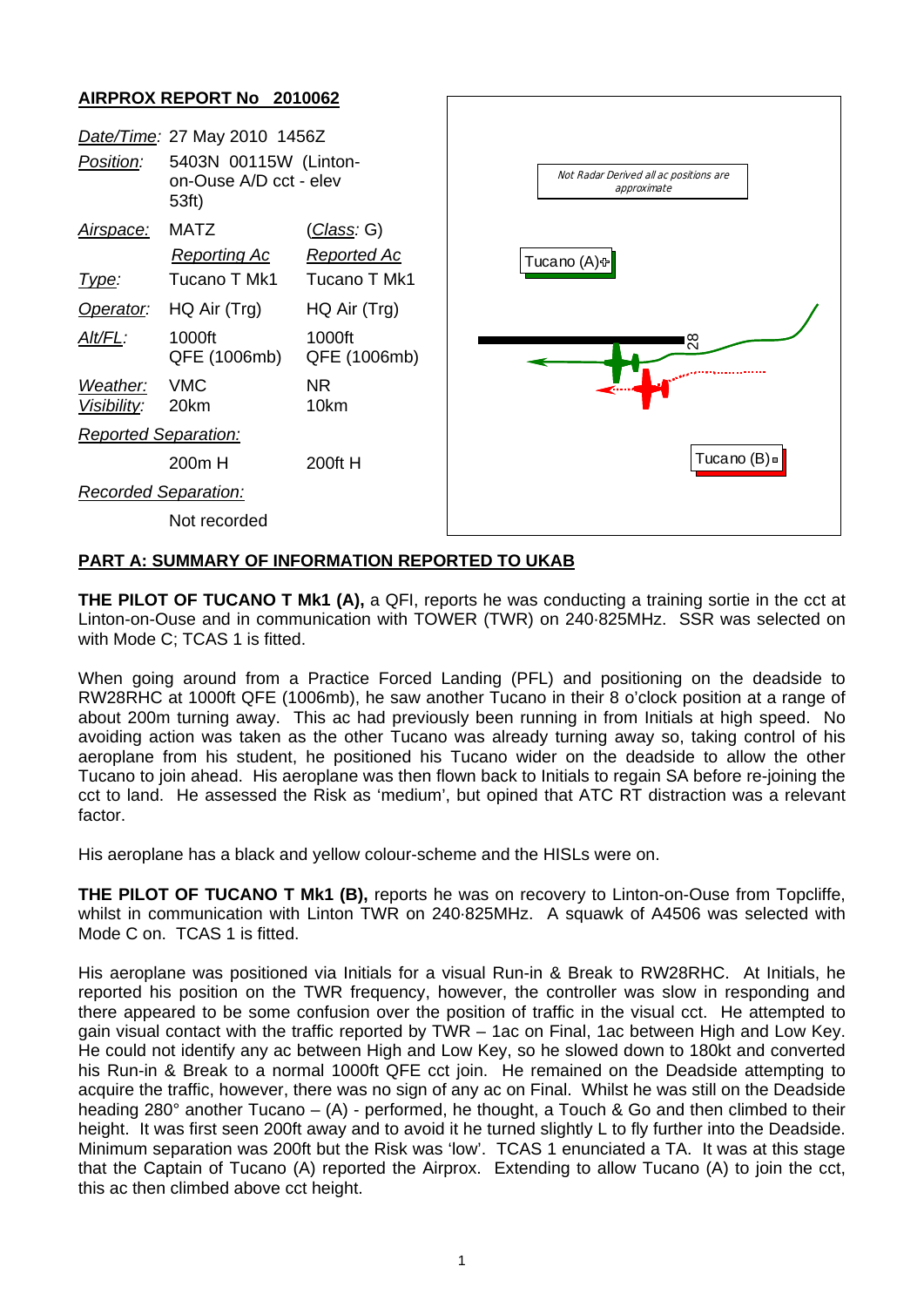The subsequent cct was not without incident, as more ac were joining, and TWR was struggling with the position of the ac in the cct. The visual cct was very busy, and he believes the TWR controller lost SA, which contributed to the Airprox.

His aeroplane has a black colour-scheme with yellow flashes and all the lights were on.

**THE LINTON-ON-OUSE AERODROME CONTROLLER (ADC)** had just taken over the TWR position. [UKAB Note (1): HQ Air Cmd ATM SAFETY ANALYSIS advises this was about 18min before the Airprox occurred]. The A/D cct state was 1 on Final [another ac], 1 between High and Low key - Tucano (A) and 1 other joining via Initials - Tucano (B). The crew of Tucano (B) reported Initials at the same time as the inbound call was made for a short pattern cct (SPC), the radar traffic broadcast was given and the cct state given to Tucano (B). Tucano (A) reported going around as no clearance had been given due to another ac being on the runway, shortly thereafter the Captain of Tucano (A) reported an Airprox.

**THE LINTON-ON-OUSE ATC SUPERVISOR (SUP)** reports that he was situated in the ACR when the ADC rang to inform him of an Airprox in the visual cct, so he immediately made his way to the VCR.

Having not actually witnessed the Airprox he spoke to the reporting pilot of Tucano (A), the ADC and GROUND controllers and listened to the RT tape recordings. It was evident that at the time of the Airprox, the crew of Tucano (A) had made two attempts at a PFL approach and having been previously baulked by another ac, had been told to continue approach, as once again another ac, which had been cleared to land, was ahead. At the same time Tucano (B) had joined the cct through Initials the ADC acknowledged a liaison call from the TALKDOWN controller about a SPC to land, subsequently making the broadcast on the Tower frequency. With Tucano (B) now Deadside, the Captain of Tucano (A) informed TWR that he was going around, whereupon he then called an Airprox against Tucano (B) on the Deadside.

**HQ AIR BM ATM SAFETY ANALYSIS** reports that the Unit has identified that the situation in the increasingly complex and busy visual cct was exacerbated by the handover of the operating position between the off-going controller and the ADC taking over the watch. This served to reduce the ADC's SA and will have contributed to the erroneous visual cct state passed by the ADC to the crew of Tucano (B). However, this erroneous cct information would not in itself have prevented the crew of Tucano (A) climbing into confliction with Tucano (B). Other than this erroneous information the actions of the ADC were appropriate to the situation.

[UKAB Note (2): The crew of Tucano (B) called TWR to join at 1453:22, whereupon the ADC responded "[Tucano (B) C/S] *Linton TOWER join runway 2-8 right-hand Q-F-E 1-0-0-6 2 in*" [the cct - Tucano (A) climbing for High Key and another ac downwind to land]. The first part of the response from the crew of Tucano (B) was unintelligible on the recording. The other ac in the cct reported downwind to land and a few seconds later the crew of Tucano (A) advised TWR at 1453:51, *"..High Key touch and go".* TWR replied 37sec later at 1454:28, *"..1 ahead* [the other ac to land] *surface wind 2-8-0 11 knots".* The other ac was cleared to land followed at 1455:26, by the crew of Tucano (A) reporting *"Low Key gear down"*. TWR responded 2 sec later, *"..continue approach"*, which was read back by the crew whilst awaiting the other ac to land and clear the RW. Some 11 sec later at 1455:41, the crew of Tucano (B) reported *"..initials".* Following a broadcast by TWR for the radar traffic executing a SPC and some 15secs after Tucano (B)'s Initials call, TWR responded to Tucano (B) at 1455:56, *"..two finals…correction one finals one between High and Low Key, surface wind 2-8- 0 14 knots",* which Tucano (B)'s crew acknowledged with their C/S. Tucano (A) was not between High and Low Key but actually between Low Key and final for RW28RHC. Some 30sec later at 1456:26, the crew of Tucano (A) advised TWR, *"..going round [sic]",* that was acknowledged by TWR. A short while later at 1456:45, the crew of Tucano (A) commented, *"…we'll..come from the south and extend upwind to allow..the other aircraft* [Tucano (B)] *to join";* after TWR's acknowledgement, the pilot added *"…we might need to declare an Airprox…".* An Airprox was subsequently declared on RT in answer to the ADC's enquiry. Tucano (B) then reported downwind at 1457:24.]